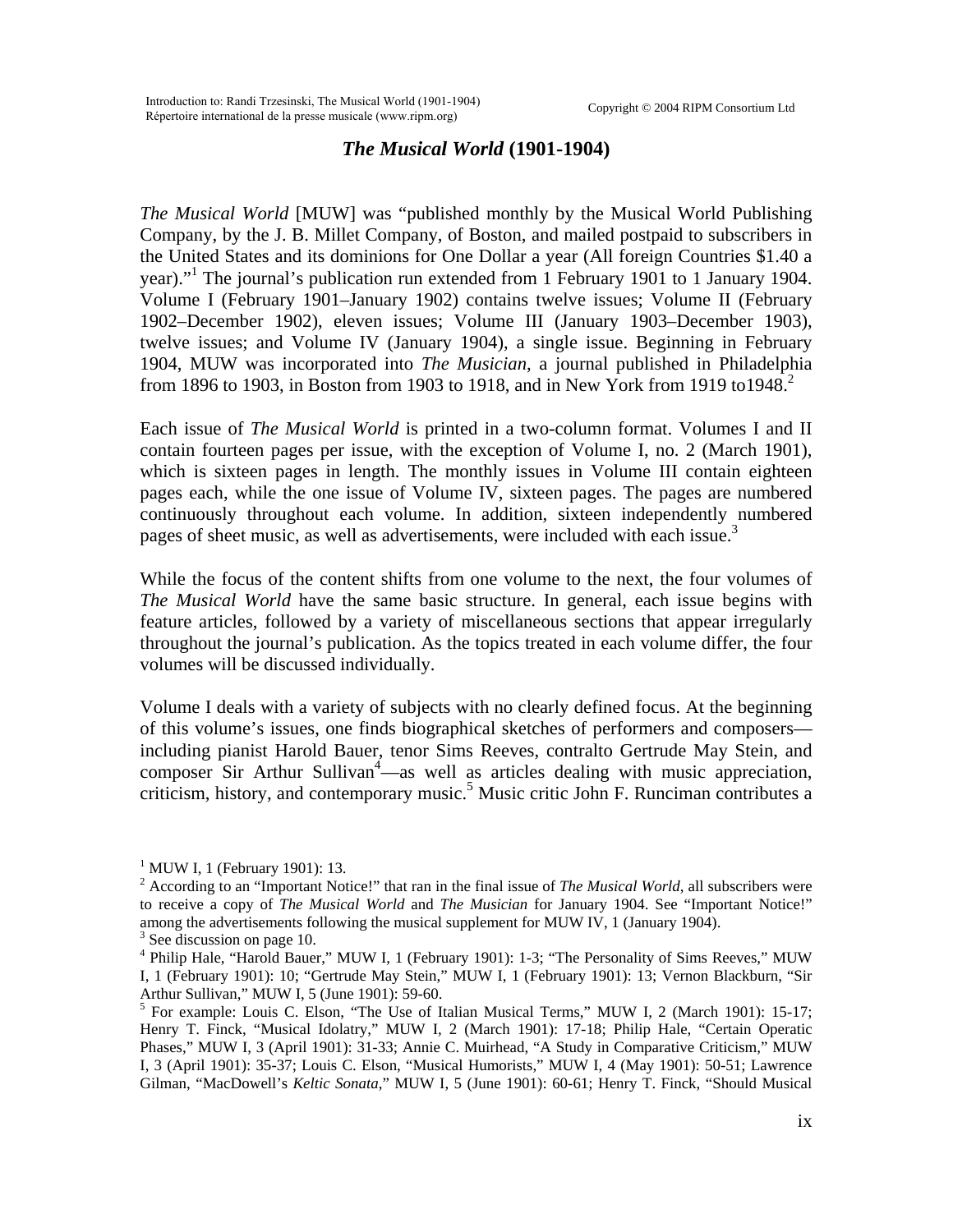series of articles on "Some Modern English Composers" featuring biographical notes and comments on the compositional styles of Sir Alexander Mackenzie, Villiers Stanford, George W. L. Marshall-Hall, Fritz Delius, and Edward Elgar, among others.<sup>[6](#page-1-0)</sup> Ernest Newman's article examining Tchaikovsky's works, reprinted from the *Contemporary Review*,<sup>[7](#page-1-1)</sup> is also provided. These mostly signed articles are followed by the miscellaneous column "In Brief," which often treats topics linked to those dealt with in the issue's articles. Following is "The World of Music," a section that contains reviews and further feature articles, on topics similar to those already treated in the issue. Mostly unsigned, these articles are presumably written by the editors. Also included are announcements of current musical events in the columns "Record of Current Events," listing forthcoming performances in cities in the United States and abroad; "New Operas," noting premieres of new works; and "Deaths," which either announces a death or offers an obituary concerning a deceased personality in the arts.

The column "Notes and Queries"—which contains answers to readers' questions about musical topics such as the history and aesthetics of music, or biographical details on musical personalities—can be found at the end of each issue in Volume I. Found sporadically at the end of issues in Volumes I and II is the "Music of this Number" column, in which are identified the titles and composers of sheet music (published by Arthur P. Schmidt<sup>[8](#page-1-2)</sup>) that was likely distributed to readers as independent supplements. A "Pictorial Supplement" also appears at the beginning and end of each issue. These contain photographs generally related to specific articles or brief biographical notes about the person represented in the image. Musical personalities depicted include composers Verdi, Elgar, Brahms, and Strauss; contralto Lucie Tucker and soprano Velva von Derenburg; and organist William Hammond.

The distinguishing feature of Volume II is that it consists primarily of biographical sketches and accompanying photographs. Each issue begins with a "Pictorial Supplement" containing one or more photographs on unnumbered page(s). Some issues contain two or more pictorial supplements. In all cases the subject(s) depicted illustrate an article either in the issue in which the illustration appears or in the immediately preceding or following issue. Most of the articles are unsigned, and almost every article is

 $\overline{a}$ 

Critics be Abolished?" MUW I, 5 (June 1901): 61-63; "Paderewski's Opera," MUW I, 6 (July 1901): 78- 79; E. E. Ziegler, "*Parsifal* and the Public," MUW I, 8 (September 1901): 105-06.

<span id="page-1-0"></span> $6$  John F. Runciman, "Some Modern English Composers," MUW I, 3 (April 1901): 33-35; 4 (May 1901): 46-48; 5 (June 1901): 63-65; and 6 (July 1901): 75-78.

<span id="page-1-1"></span><sup>&</sup>lt;sup>7</sup> Ernest Newman, "The Essential Tschaikowsky," MUW I, 10 (November 1901): 132-35; 11 (December 1901): 147-49; and 12 (January 1902): 162-64.

<span id="page-1-2"></span><sup>&</sup>lt;sup>8</sup> The German-born music publisher Arthur P. Schmidt was a supporter of American music. He distributed John Knowles Paine's *Spring Symphony* (1880), the first symphony of a native-born American to be issued by an American publishing company. Schmidt was also responsible for the publication of compositions by Mrs. H. H. A. Beach, George W. Chadwick, Arthur Foote, and almost all of the works composed by Edward MacDowell (From *The New Grove Dictionary of Music and Musicians*, 1<sup>st</sup> ed., s.v. "Schmidt, Arthur P."). The majority of the sheet music found in *The Musical World* is written by American composers and songwriters.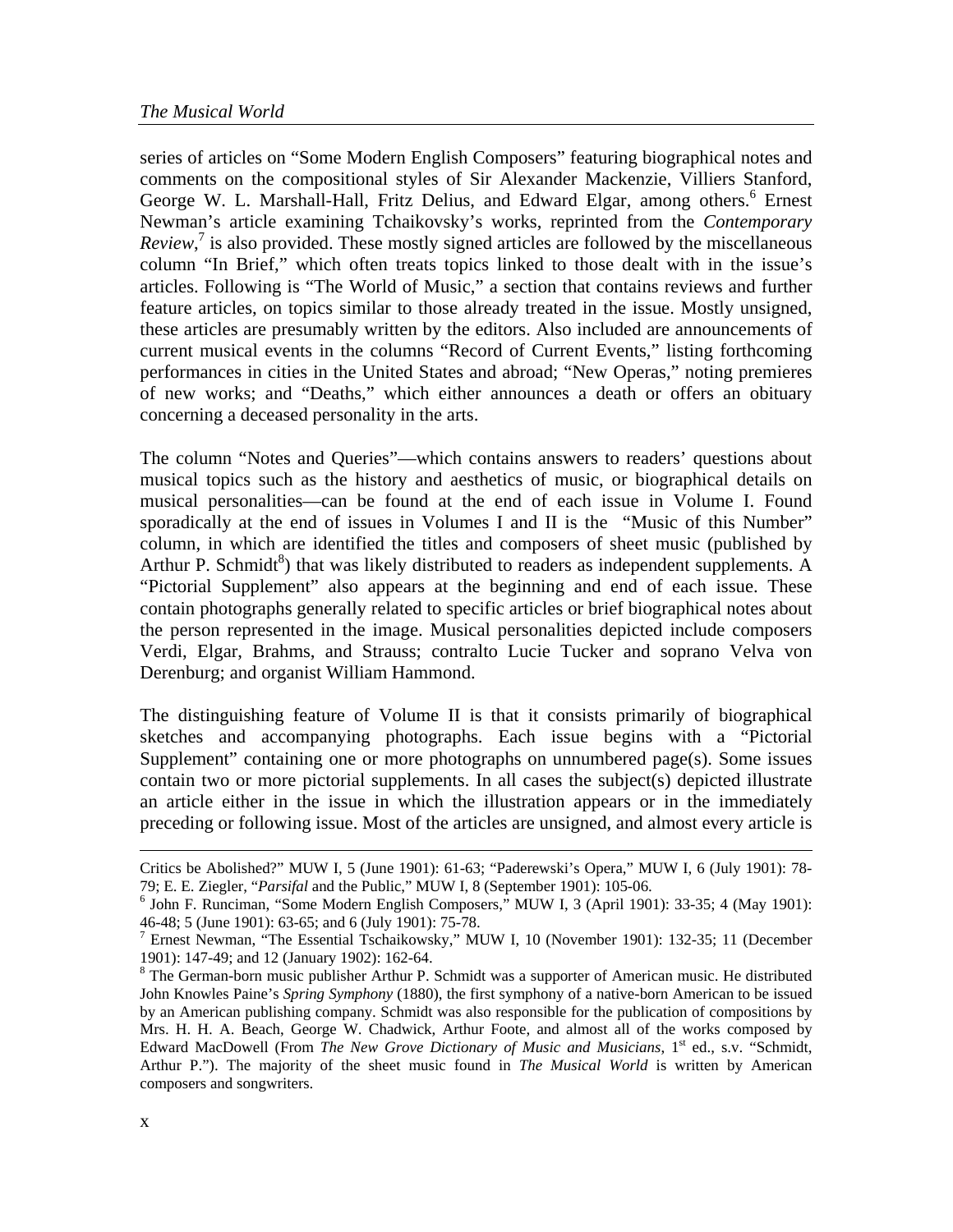illustrated by at least one photograph. Performers represented, often in costume, include tenor Victor Capoul, sopranos Marcella Sembrich and Adelina Patti, and mezzo-soprano Emma Calvé. Also published are photographs of, among others, conductors Theodore Thomas, Arthur Nikisch, Walter Damrosch, Felix Mottl, and Gustav Mahler; composers Saint-Saëns, Tchaikovsky, Berlioz, Schumann (Robert and Clara), and Puccini; music critics William F. Apthorp, James Huneker, W. J. Henderson, Henry Krehbiel, Louis C. Elson, and F. J. Fétis; as well as unidentified scenes from operas including Isidore De Lara's *Messaline*, Paderewski's *Manru*, Mascagni's *Iris*, and Charpentier's *Louise*.

Interestingly, articles on women performers are featured prominently in this volume. There is, for example, a series by Arthur M. Abell about young violinists including Sophie Jaffé, Gabriele Wietrowetz, Irma Saenger-Sethe, and Maud Powell;<sup>[9](#page-2-0)</sup> a separate article focuses on violinist Camilla Urso.<sup>10</sup> There are also numerous biographical notes on female vocalists including sopranos Lina Cavalieri,<sup>11</sup> Lucienne Bréval,<sup>12</sup> Georgette Leblanc,<sup>13</sup> and Suzanne Cesbron.<sup>14</sup> A series on American singers in Europe, mainly Paris, relates the reception of American vocalists, including Bessie Abott, Augusta Doria (stage name Augusta Klous), and Claude Albright.<sup>15</sup>

Several composers' works are also examined in Volume II including pianist and composer Paderewski, Elgar, and Isidore De Lara. There are also two articles treating Tchaikovsky's *Pathetic Symphony*, [16](#page-2-7) along with another about his relationship with mezzo-soprano Désirée Artôt.[17](#page-2-8) A review of Paderewski's *Manru* contains an extensive critique by James Huneker taken from the *New York Sun*. [18](#page-2-9) Elgar's oratorio *Dream of Gerontius* is discussed in an article by Ernest Newman (from *The Speaker*, London),<sup>19</sup> and Lawrence Gilman reviews De Lara's opera *Messaline*. [20](#page-2-11) The columns "In Brief," "Deaths," and "The Music of this Number" are printed irregularly in this volume, and are generally found towards the end of an issue.

Beginning in Volume III and continuing in Volume IV, the focus of *The Musical World* shifts to musical education in the United States. In the late nineteenth and early twentieth centuries there was a growing interest in music education reform. Several journals,

<span id="page-2-8"></span>

<span id="page-2-0"></span><sup>&</sup>lt;sup>9</sup> Arthur M. Abell, "Younger Women Violinists," MUW II, 2 and 3 (March and April 1902): 19-21, 35-37. <sup>10</sup> "Camilla Urso," MUW II, 2 (March 1902): 27.

<span id="page-2-2"></span><span id="page-2-1"></span><sup>&</sup>lt;sup>11</sup> "Lina Cavalieri," MUW II, 1 (February 1902): 1; and MUW II, 5 (June 1902): 66-67.

<span id="page-2-3"></span><sup>&</sup>lt;sup>12</sup> "The New Griselda," MUW II, 2 (March 1902): 25-26.

<span id="page-2-4"></span><sup>13 &</sup>quot;Georgette Leblanc," MUW II, 3 (April 1902): 33-34.

<span id="page-2-5"></span><sup>14 &</sup>quot;Suzanne Cesbron," MUW II, 5 (June 1902): 59-60.

<span id="page-2-6"></span><sup>&</sup>lt;sup>15</sup> "American Singers in Europe I," MUW II, 3 (April 1902): 29-32; "Singers in Paris," MUW II, 7 and 8 (August and September 1902): 85-88, 101-04.

<span id="page-2-7"></span><sup>&</sup>lt;sup>16</sup> Lawrence Gilman, "Tschaikowsky's *Pathetic Symphony*: A Protest," MUW II, 1 (February 1902): 5-6; "The *Pathetic* Once More," MUW II, 1 (February 1902): 6-7.<br><sup>17</sup> "Tschaikowsky's First Love," MUW II, 4 (May 1902): 43-45.

<span id="page-2-9"></span><sup>18 &</sup>quot;Paderewski's *Manru*," MUW II, 2 (March 1902): 15-18.

<span id="page-2-10"></span><sup>&</sup>lt;sup>19</sup> Ernest Newman, "English Festivals and Edward Elgar," MUW II, 1 (February 1902): 10.

<span id="page-2-11"></span><sup>20</sup> Lawrence Gilman, "The Case of *Messaline*," MUW II, 2 (March 1902): 21-24.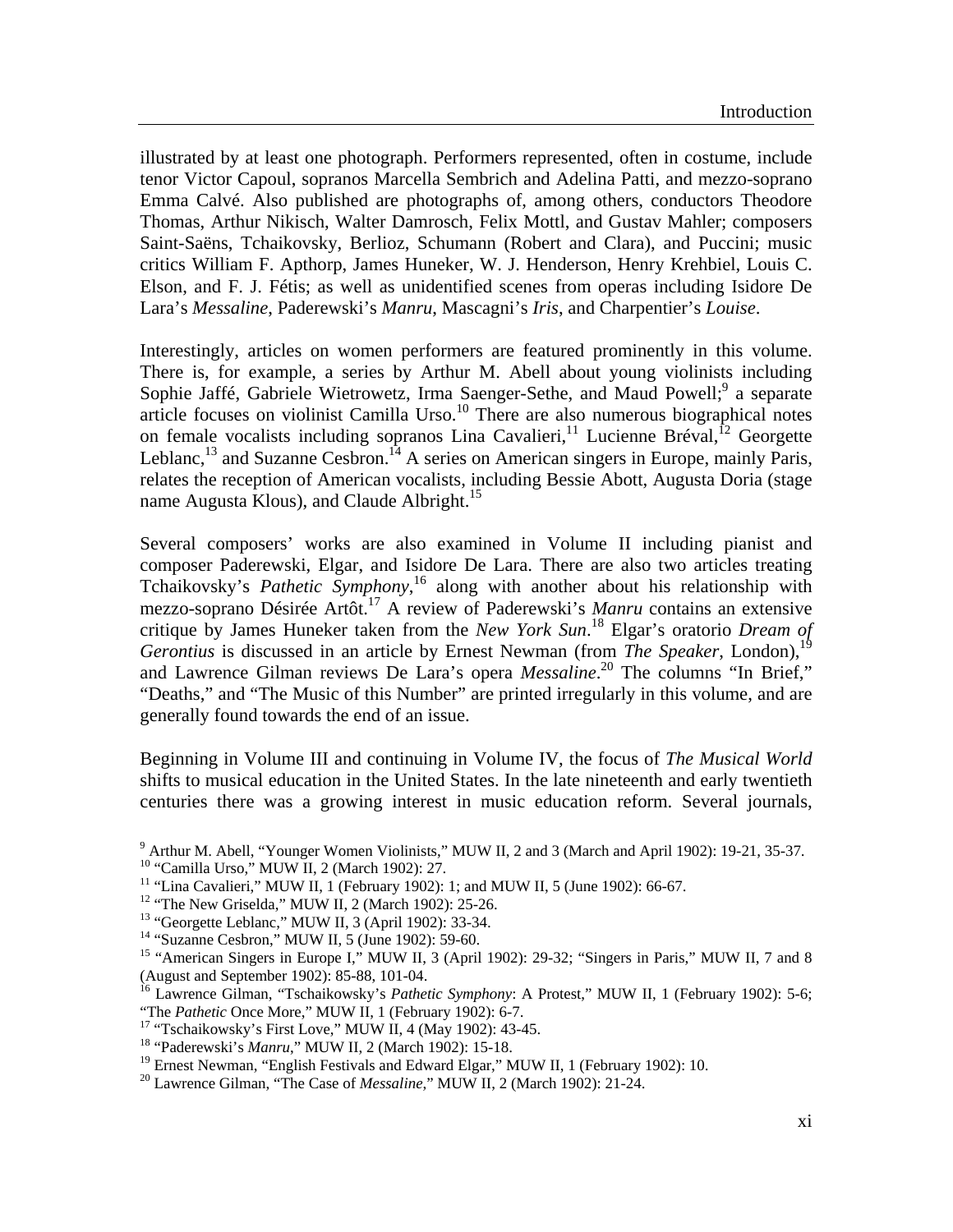including *The Etude* (1883-1957) and *The Musician* (1896-1948), were founded to deal with the subject. In MUW there are numerous feature articles on proper teaching methods (particularly for piano and piano technique),<sup>21</sup> conflicting schools of thought,<sup>22</sup> the pros and cons of studying in Europe versus at home in the United States,  $23$  and on the growing quality of music education in America.<sup>24</sup> Other articles provide suggestions for maintaining young students' interest in learning proper technique and for what constitutes proper phrasing.<sup>25</sup> One article addresses the need for the government's involvement in promoting and sustaining music education in the United States.<sup>26</sup> W. S. B. Mathews contributes a series of articles on "Some Good Teaching Pieces and How to Use Them."<sup>27</sup> A section containing several articles entitled "Practical Hints to Teachers"<sup>28</sup> began in Volume III, issue no. 9. In this, Frances G. Robinson supplies "Practical Talks with Teachers," providing advice on how to instruct young children.<sup>29</sup> Fannie Edgar Thomas writes a series on "Musical Education in the United States" regarding the need to create a national system similar to that in France.<sup>30</sup> Following the feature articles are the columns "Foreign Items of Interest," offering notes on forthcoming performances in various European cities and other miscellaneous music news; and "Notes on Contributors," which provides background biographical information. The column "Notes and Queries" from Volume I appears to have been replaced with "Student problems" as of Volume III, no. 4, in which readers' questions, regarding various aspects of musical performance, pedagogy, and history, are answered.

<span id="page-3-0"></span><sup>&</sup>lt;sup>21</sup> Ernest Hutcheson, "Some Simple Truths of Piano Technique," MUW III, 1 (January 1903): 13-14; T. P. Currier, "Some Common Faults in Piano Practice," MUW III, 2 (February 1903): 27-28.

<span id="page-3-1"></span><sup>&</sup>lt;sup>22</sup> "Raoul Pugno," MUW III, 1 (January 1903): 9-10; G. W. Chadwick, "Musical Atmosphere and Student Life," MUW III, 3 (March 1903): 37-38.

<span id="page-3-2"></span> $^{23}$  R. R. Gardner, "At Home or Abroad: Where Best to Study Pianoforte Playing," MUW III, 4 (April 1903): 66-68; Fannie Edgar Thomas, "Should American Musicians Go to Paris to Study? What is There for Them to Get There That We Do Not Have at Home?" MUW III, 5 (May 1903): 75-76.

<span id="page-3-3"></span><sup>&</sup>lt;sup>24</sup> David Bispham's article reprinted from the *North American Review* in MUW III, 1 (January 1903): 14; G. W. Chadwick, "Musical Atmosphere and Student Life," MUW III, 3 (March 1903): 37-38.

<span id="page-3-4"></span><sup>&</sup>lt;sup>25</sup> Charles Dennée, "A Few Reflections on Technique," MUW III, 3 (March 1903): 47; Marie Benedict, "How to Interest Young Pupils in Technical Work," MUW III, 4 (April 1903): 64-65.

<span id="page-3-5"></span><sup>&</sup>lt;sup>26</sup> Fannie Edgar Thomas, "Musical Education in the United States. II. Education as Not Applied to Music," MUW III, 12 (December 1903): 202-03.

<span id="page-3-6"></span><sup>&</sup>lt;sup>27</sup> W. S. B. Mathews, "Some Good Teaching Pieces and How to Use Them. I. The Poetic Side – Cantilena," MUW III, 3 (March 1903): 41-42; and "Some Good Teaching Pieces and How to Use Them. II. Pleasing Finger Pieces," MUW III, 5 (May 1903): 84-85.<br><sup>28</sup> "Practical Hints to Teachers," MUW III, 9, 10 and 11 (September, October and November 1903): 157,

<span id="page-3-7"></span><sup>174-75, 192.</sup> 

<span id="page-3-8"></span> $29$  Frances G. Robinson, "Practical Talks with Teachers. I. The Study of Child Nature," MUW III, 11 (November 1903): 190-91; "Practical Talks with Teachers. II. Hints on Primary Teaching," MUW III, 12 (December 1903): 207-09; and "Practical Talks with Teachers. III. Some Hints on Teaching," MUW IV, 1  $\frac{1}{30}$  Hannie Edgar Thomas

<span id="page-3-9"></span><sup>30</sup> Fannie Edgar Thomas, "Musical Education in the United States. I. Education as Applied to Music," MUW III, 11 (November 1903): 185-86; "Musical Education in the United States. II"; and "Musical Education in the United States. II. Education as it May be Applied to Music," MUW IV, 1 (January 1904): 9-11.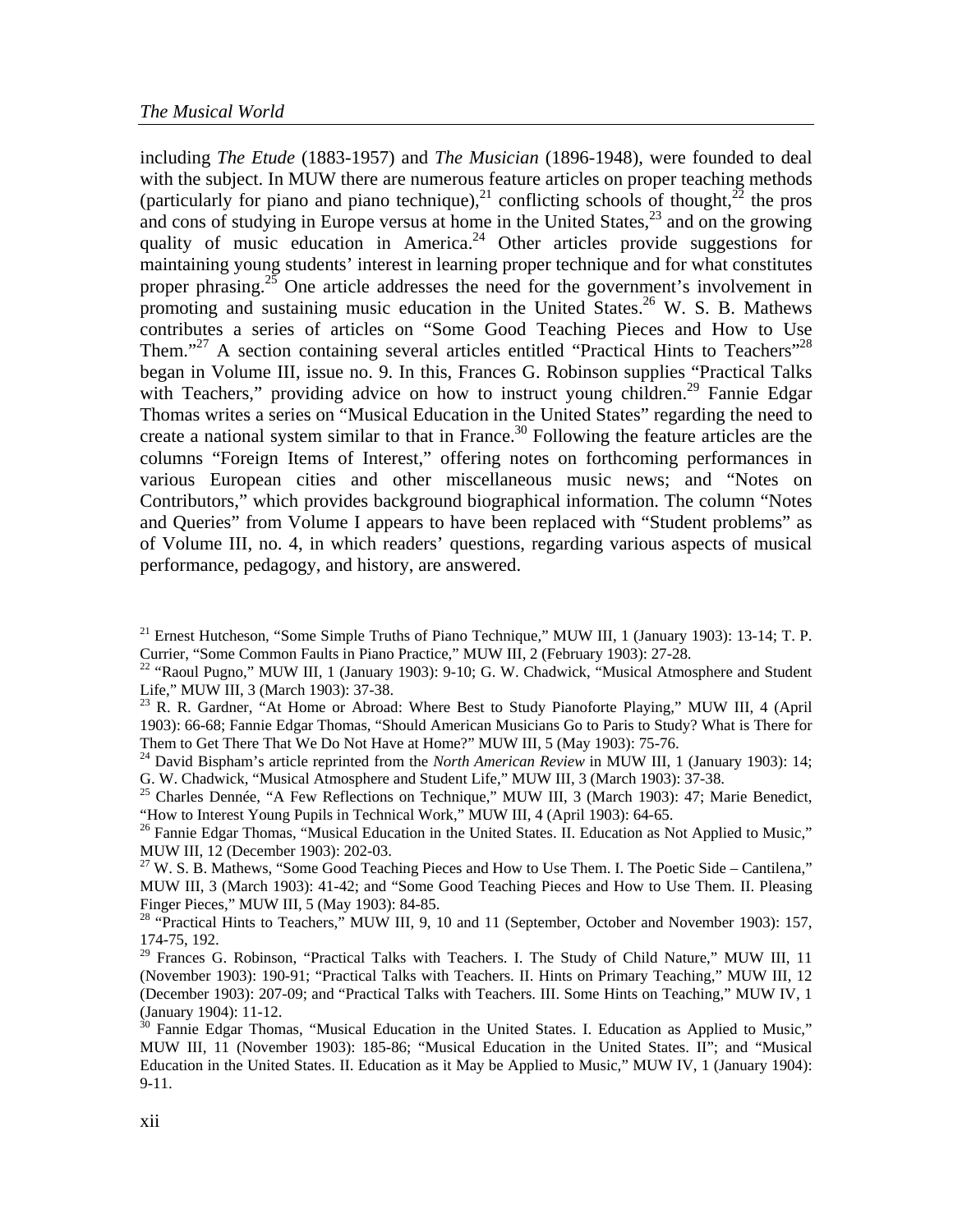The foremost proponents in music education in the journal include George Whitefield Chadwick, Arthur Farwell, Fannie Edgar Thomas, and Mrs. Reinhold Faelten. Along with articles on music education in the United States, Volumes III and IV of *The Musical World* contain discussions about the importance of recognizing and supporting American artists and composers.

Music critics Philip Hale, Henry T. Finck, and Louis C. Elson were the journal's associate editors for Volume I. Hale became the sole editor for Volume II, and the subsequent volumes were under the direction of American composer and teacher Edward Burlingame Hill.

Philip Hale (1854-1934) studied at Yale University until 1876 and continued his musical education in Europe from 1882 to 1887 with composers Carl Haupt, Woldemar Bargiel, Josef Rheinberger, and Alexandre Guilmant. In 1889 he settled in Boston and contributed to several of the city's newspapers including the *Post*, the *Journal*, and the *Herald* as well to the *Musical Courier*. He also wrote program notes for the Boston Symphony Orchestra (1901-34), and was the editor of the *Musical Record*. [31](#page-4-0) For *The Musical World* he contributed a biographical sketch of pianist Harold Bauer, a short history on the sources for operas and current trends in opera librettos, a discussion of the smoking habits of vocalists, the professional advantages and disadvantages for music critics to know performers personally, and a review of compositions by Richard Strauss.<sup>32</sup>

Henry T. Finck (1854-1926) studied music theory and composition with John Knowles Paine at Harvard University. While continuing studies abroad Finck contributed articles to American periodicals. Upon returning to the United States he became the music critic for *The Nation* and the *New York Evening Post* from 1881 until his retirement in 1924. He was one of the most influential critics of his day, and was a supporter of Liszt, Wagner, Grieg, and MacDowell. His writings include *Chopin and other Musical Essays* (New York, 1889), *Paderewski and his Art* (New York, 1895), and *Songs and Song Writers* (New York, 1900).<sup>33</sup> For MUW Finck supplied anecdotes about prominent composers and performers, examples and criticism of a blind adoration for composers, a critique of conservative conductors and musicians' attitude towards new music, a discussion of the need for music critics, the need for a history of concerts in English, a report on the opening of the new Wagner theater at Bayreuth, Wagner in Venice, and the improvement in performances and the public's appreciation for good music.<sup>[34](#page-4-3)</sup>

<span id="page-4-0"></span><sup>31</sup> *The New Grove Dictionary of Music and Musicians Online*, s.v. "Hale, Philip" (by Wayne D. Shirley), http://www.grovemusic.com. (Accessed March 4, 2004).<br><sup>32</sup> Philip Hale, "Harold Bauer," MUW I, 1 (February 1901): 1-3; "Certain Operatic Phases"; "Smoking

<span id="page-4-1"></span>Singers," MUW I, 7 (August 1901): 90-91; "Intimate Acquaintances," MUW I, 8 (September 1901): 103- 05; and "The Latest Work of Richard Strauss," MUW I, 12 (January 1902): 157-58.

<span id="page-4-2"></span><sup>&</sup>lt;sup>33</sup> The New Grove Dictionary of Music and Musicians Online, s.v. "Finck, Henry T(heophilus)" (by Margery Morgan Lowens), http://www.grovemusic.com. (Accessed March 4, 2004).

<span id="page-4-3"></span><sup>&</sup>lt;sup>34</sup> Henry T. Finck, "Are Great Artists Happy?" MUW I, 1 (February 1901): 3-4; "Musical Idolatry"; "Professional Enemies of Music," MUW I, 4 (May 1901): 45-46; "Why not Welcome New Music?" MUW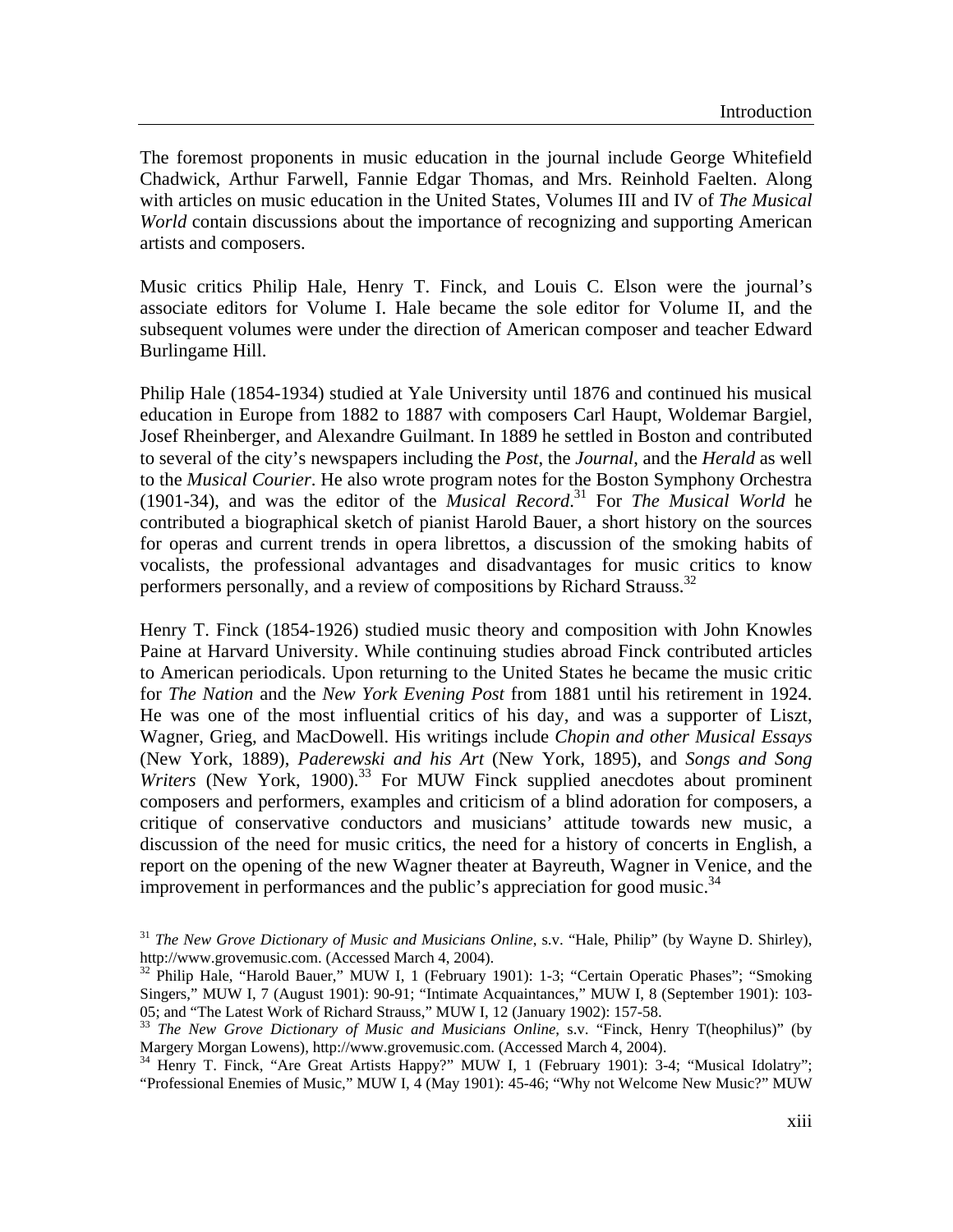Lecturer and writer Louis C. Elson (1848-1920) received his education in Boston and at the Leipzig Conservatory. He was associated with several leading music journals including *Vox humana* and the *Musical Herald*. Elson was music editor of the *Boston Courier* and, from 1886 until his death, of the *Boston Daily Advertiser*. In 1880 he joined the faculty of the New England Conservatory. His writings include *The National Music of America and its Sources* (Boston, 1900) and *The History of American Music* (New York, 1904).<sup>35</sup> For MUW Elson wrote about the use of Italian musical terms and the need for a universal system of terminology for music, composers' (including Haydn, Mozart, and Beethoven) use of humor in their works, and the importance of piano compositions in the musical repertory.<sup>36</sup>

Edward Burlingame Hill (1872-1960) attended Harvard University and studied with American composer John Knowles Paine; Hill later studied piano with Arthur Whiting in New York, composition with Charles-Marie Widor in Paris, and orchestration with George Whitefield Chadwick at the New England Conservatory. Hill joined the faculty at Harvard University in 1908 where he remained until his retirement in 1940. French impressionism interested Hill and influenced his compositions and writings. $37$  Hill contributed articles to *The Musical World* on impressionism, an American national school of music, and on program music. $38$ 

\* \* \*

Well-known American writers on music contributed to the journal throughout its publication. George W. Chadwick (1854-1931)—teacher, conductor, pianist, organist, and composer—studied at the New England Conservatory of Music and later at the Leipzig Conservatory. In the spring of 1882 he accepted a position as a professor at the New England Conservatory and was named director of the conservatory in 1897. Considered one of the most influential teachers of American music, Chadwick was also one of the founding members of the Music Teachers National Association.<sup>39</sup> For *The Musical World* he contributed an article discussing the state of music education in the United States, including a comparison of German conservatories of the 1880s with the

 $\overline{a}$ 

III, 1 (January 1903): 6-7; "Should Musical Critics be Abolished?"; "The Modernity of Concerts," MUW I, 6 (July 1901): 74-75; "The New Wagner Theatre," MUW I, 9 (October 1901): 117-19; "Loud Talking and Whistling," MUW I, 11 (December 1901): 145-47; and "Progress in Musical Taste," MUW III, 9 (September 1903): 145-46.

<span id="page-5-0"></span><sup>&</sup>lt;sup>55</sup> *The New Grove Dictionary of Music and Musicians Online*, s.v. "Elson, Louis Charles" (by Karl Kroeger), http://www.grovemusic.com. (Accessed March 4, 2004).

<span id="page-5-1"></span><sup>&</sup>lt;sup>36</sup> Louis C. Elson, "The Use of Italian Musical Terms"; "Musical Humorists," MUW I, 4 (May 1901): 50-51; and "The Piano in the Musical Repertoire," MUW IV, 1 (January 1904): 1-3.

<span id="page-5-2"></span><sup>&</sup>lt;sup>37</sup> *The New Grove Dictionary of Music and Musicians Online*, s.v. "Hill, Edward Burlingame" (by Charles H. Kaufman), http://www.grovemusic.com. (Accessed March 4, 2004).

<span id="page-5-3"></span><sup>&</sup>lt;sup>38</sup> Edward B. Hill, "A Plea for Impressionism," MUW I, 7 (August 1901): 91-93; and "Some Types of Program Music," MUW III, 2 (February 1903): 20-22.

<span id="page-5-4"></span><sup>39</sup> *The New Grove Dictionary of American Music*, s.v. "Chadwick, George Whitefield."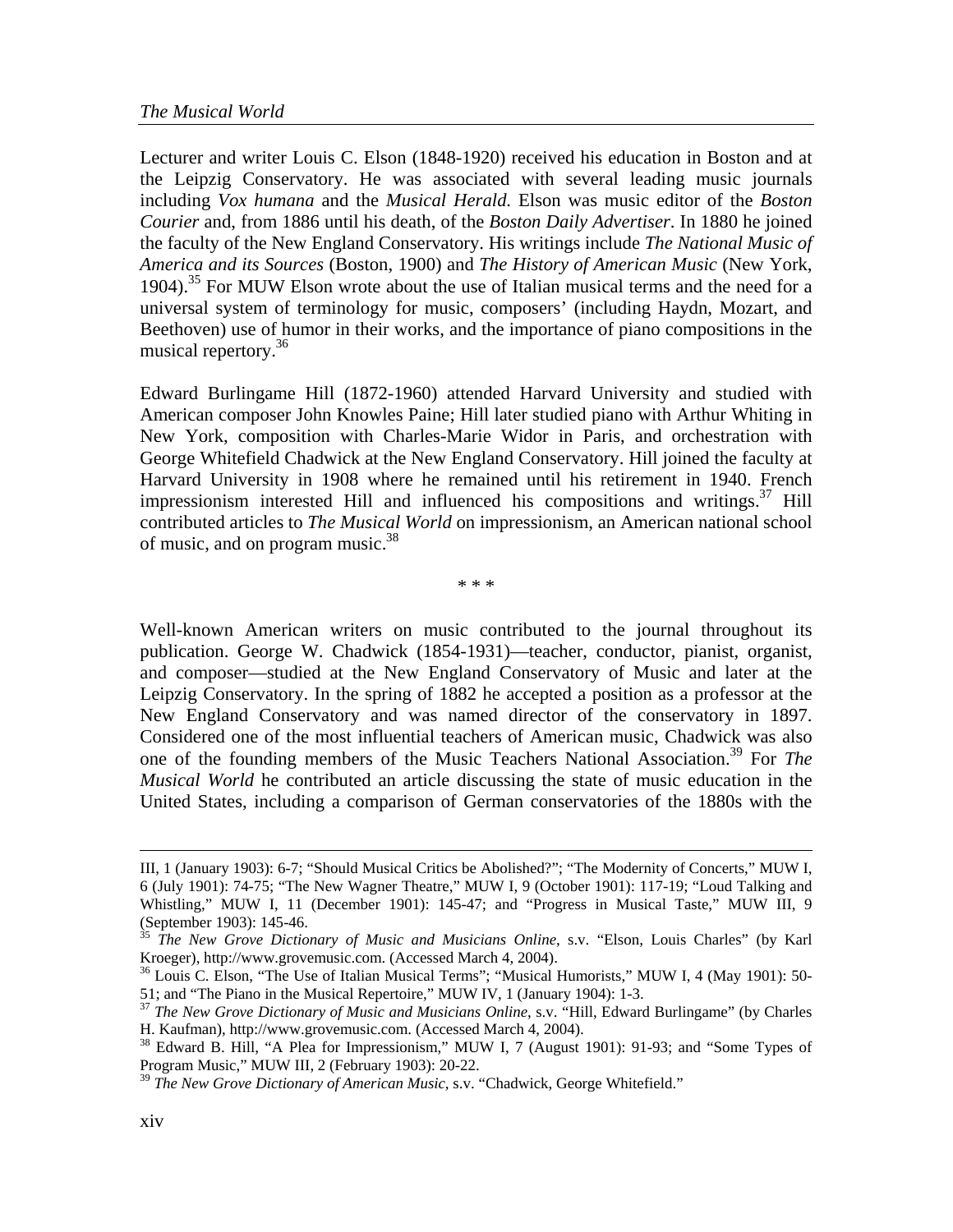best American music schools at the turn of the century. The article also discusses a day in the life of a Boston music student. $40$ 

The composer, critic, and editor Arthur Farwell (1872-1952) studied music with Chadwick in Boston<sup>41</sup> and with Humperdinck<sup>42</sup> and Pfitzner<sup>43</sup> in Germany.<sup>44</sup> Farwell advocated community music, and while in New York worked as the principal critic for *Musical America* from 1909 to 1914. For MUW he provided articles on the development of music in the United States and the need for greater promotion of American composers and their works, Americans' lack of interest in abstract music and the importance of improving the public's musical standards, and a piece regarding Americans' ability to improve their status in the musical world by expanding their musical landscape and concentrating on American music.<sup>[45](#page-6-5)</sup>

Fannie Edgar Thomas contributed to *The Musical World* a biographical sketch of the French pianist Madame Roger-Miclos, and an article on the poor quality of music education in the United States and the benefits of studying in Paris.[46](#page-6-6) She also wrote a series of articles on American music education, including suggestions for improvements, comparisons with other systems of education, and the application of pedagogic science to music. $47$ 

Born in San Francisco, Mrs. Reinhold Faelten moved with her family to the East Coast. At the age of sixteen she entered the New England Conservatory and soon became a pupil of Carl Faelten. She graduated in 1890 and later taught at the New England Conservatory. Thereafter she became instrumental in the growth and success of the Faelten Pianoforte School in Boston.<sup>48</sup> For MUW she wrote an article outlining the importance of beginning one's musical education at an early age, and the cultivation of an appreciation for music based on merit rather than the fashion of the moment.<sup>[49](#page-6-9)</sup>

- <span id="page-6-0"></span>
- <span id="page-6-1"></span>
- <span id="page-6-2"></span>
- <span id="page-6-4"></span><span id="page-6-3"></span>

<sup>40</sup> G. W. Chadwick, "Musical Atmosphere and Student Life," MUW III, 3 (March 1903): 37-38.<br><sup>41</sup> *The New Grove Dictionary of American Music*, s.v. "Farwell, Arthur."<br><sup>42</sup> *The New Grove Dictionary of Music and Musicians* composers, and especially those that were neglected or that used American folk material—and the National Wa-Wan Society of America in 1907 for "the advancement of the work of American composers, and the interests of the musical life of the American people." (From *The New Grove Dictionary of American Music*, s.v. "Farwell, Arthur").

<span id="page-6-5"></span>45 Arthur Farwell, "An Affirmation of American Music," MUW III, 1 (January 1903): 11-12; and "Music in the Abstract," MUW III, 6 (June 1903): 93-95; and "The Search for the Present," MUW III, 10 (October 1903): 164-67.

<span id="page-6-6"></span>46 Fannie Edgar Thomas, "Mme Roger-Miclos," MUW III, 3 (March 1903): 45-46; Fannie Edgar Thomas, "Should American Musicians go to Paris to Study?" and "The Other Side of Music Study at Paris," MUW III, 8 (August 1903): 132-34.

<span id="page-6-7"></span><sup>47</sup> Thomas, "Music Education in the United States. I"; "Music Education in the United States. II"; and "Musical Education in the United States. II. Education as it May be Applied to Music," MUW IV, 1 (January 1904): 9-11.

<span id="page-6-8"></span> $48$  "Notes on Contributors," MUW III, 6 (June 1903): 105.

<span id="page-6-9"></span> $^{49}$  Mrs. Reinhold Faelten, "The Musical Training of Children," MUW III, 6 (June 1903): 99-101.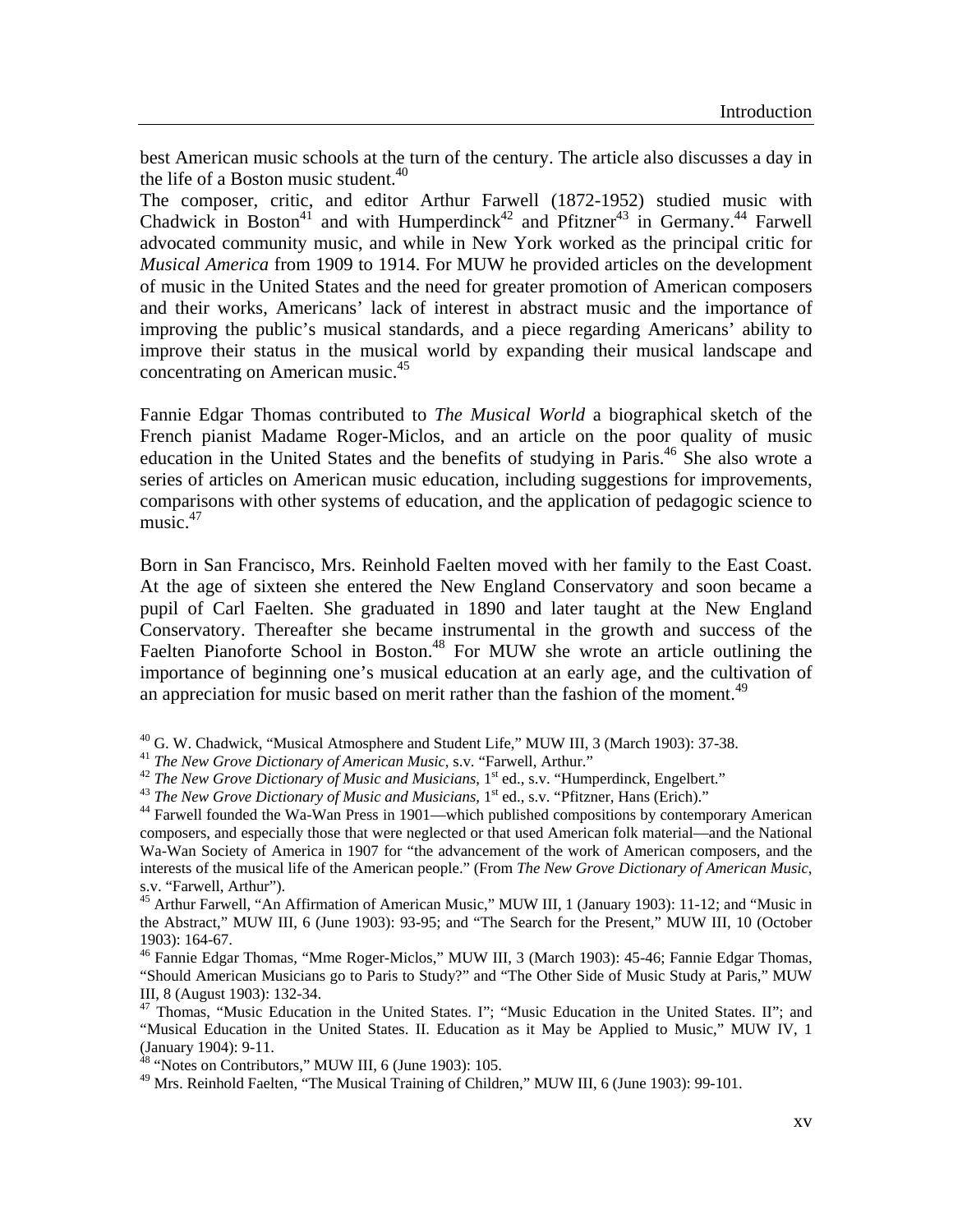Other contributors to *The Musical World* include music critics John F. Runciman, Vernon Blackburn, Ernest Newman, and Lawrence Gilman. Articles can also be found by American composer, organist, pianist, and teacher Arthur Foote<sup>50</sup> (1853-1937);<sup>51</sup> American music critic William James Henderson; as well as contributions by James Huneker. Some of these articles may have been reprinted from other journals, without, however, this being indicated in MUW.

Two of the leading music critics in London, Runciman and Blackburn wrote for the *Saturday Review* and *Pall Mall Gazette*, respectively.[52](#page-7-2) Runciman's book *Old Scores and New Readings* and Blackburn's *Fringe of an Art* were recommended by MUW as source material for a course in historical and biographical musical reading.<sup>53</sup> Runciman's contributions to MUW include articles on the state of music in England, such as the lack of current English musicians and an original school of composition that thrived in the sixteenth and seventeenth centuries, and the public's insufficient knowledge of English musical history;<sup>54</sup> critiques of Wagner's compositions and the theater at Bayreuth;<sup>55</sup> and a review of d'Indy's symphonic legend *The Enchanted Forest* and his compositional style.[56](#page-7-6) Several of Blackburn's articles for the *Pall Mall Gazette* were reprinted in *The Musical World*, including reviews of the pianist Paderewski and the violinist Miss Toms, an article on Wagner's inadequate explanation of the influence of Jews in music, and an article regarding music critics' defense of their opinions.<sup>57</sup> Blackburn also contributed a biographical sketch of Sir Arthur Sullivan as well as articles on the altered opinion of Wagner's position in the musical world, the lack of successors to English composers such as Henry Bishop and Henry Purcell, the vocal difficulty of Bach's music, and the lack of posthumous fame for Berlioz.<sup>58</sup> Blackburn's comparison of Tchaikovsky's Symphony no.

- <span id="page-7-1"></span> $51$  Several of his compositions can be found in the musical supplements to MUW.
- <span id="page-7-2"></span><sup>52</sup> *The New Grove Dictionary of Music and Musicians Online*, s.v. "Criticism" (by Fred Everett Maus, et. al.), http://www.grovemusic.com. (Accessed April 1, 2004).
- 
- <span id="page-7-3"></span> $53$  "Notes and Queries," MUW I, 4 (May 1901): 58.

<span id="page-7-4"></span><sup>54</sup> John F. Runciman, "A Century of Music in England," MUW I, 1 (February 1901): 7-8; "In Brief," MUW I, 4 (May 1901): 52-53; and "Musicians and Character," MUW I, 11 (December 1901): 143-45.

<span id="page-7-5"></span><sup>55</sup> Runciman, "Bayreuth," MUW I, 8 (September 1901): 110-11; and "The Tediousness of Wagner," MUW II, 11 (December 1902): 151-52.

<span id="page-7-6"></span>56 Runciman, "Vincent d'Indy," MUW I, 9 (October 1901): 128.

<span id="page-7-7"></span>57 Vernon Blackburn, MUW I, 8 (September 1901): 111-12; "Judaism in Music," MUW II, 11 (December 1902): 149-50; and "Why Should Critics Fight?" MUW II, 11 (December 1902): 152-53. 58 Blackburn, "Sir Arthur Sullivan," MUW I, 5 (June 1901): 59-60; "Thirty Years After," MUW I, 9

<span id="page-7-0"></span><sup>&</sup>lt;sup>50</sup> *The New Grove Dictionary of Music and Musicians Online*, s.v. "Foote, Arthur (William)" (by Wilma Reid Cipolla), http://www.grovemusic.com. (Accessed March 4, 2004).

<span id="page-7-8"></span><sup>(</sup>October 1901): 115-16; "An English Composer," MUW I, 10 (November 1901): 129-30; "The Singing of Bach's Music," MUW I, 12 (January 1902): 167; and "The Popularity of Berlioz," MUW II, 4 (May 1902): 45-47.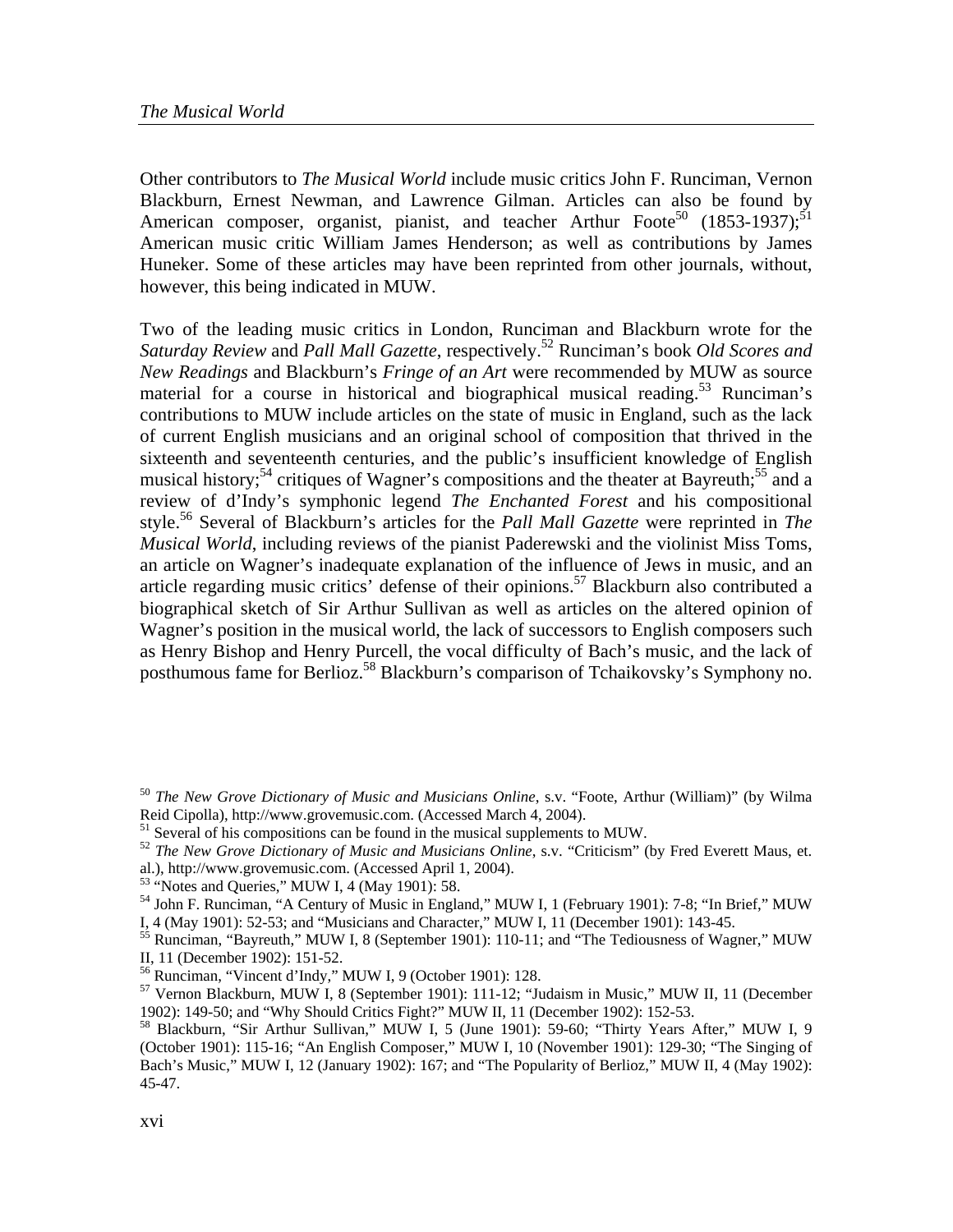6 *Pathétique* to Shelley's *Adonais* is harshly criticized in a discussion initiated by Lawence Gilman.<sup>[59](#page-8-0)</sup>

The well-known British music critic Ernest Newman (1868-1959) wrote for a number of British newspapers and the *New York Evening Post*, informing readers about the British reaction to several composers. He wrote many books on opera, and the four-volume *Life of Richard Wagner*. Newman's articles in MUW include "English Festivals and Edward Elgar,"<sup>60</sup> a criticism of contemporary English compositions, $61$  and a commentary on music's rapid development and the warfare between various schools of thought. $62$ 

American music journalist Lawrence Gilman  $(1878-1939)$ , <sup>63</sup> who was self taught, began writing for the *Musical Record* in 1898. He contributed several reviews to MUW including one on Edward MacDowell's *Keltic Sonata*, Isidore De Lara's opera *Messaline*, and Elgar's oratorio *Dream of Gerontius*. [64](#page-8-5) Gilman also supplied a description of songwriter Peter Cornelius's compositional style and a list of his works, a criticism of Vernon Blackburn's assessment of Tchaikovsky's Symphony no. 6, and a comparison between Tchaikovsky and Richard Strauss's depiction of death in their music.<sup>65</sup> Gilman served as music critic for *Harper's Weekly* in the first decade of the twentieth century, and for the *North American Review* as music, drama, and literary critic. He held the position of music critic for the *New York Tribune* until his death. In the 1920s and 1930s he wrote program notes for the New York National Symphony Orchestra, later the Philharmonic Symphony Orchestra, the Philadelphia Orchestra, and was radio commentator for the broadcasts conducted by Toscanini. Gilman supported Wagner, impressionist composers such as Debussy and Loeffler, and MacDowell. He believed that music should be a way for philosophical ideas to be expressed, a belief that is reflected in his writing. $66$ 

William James Henderson (1855-1937) attended Princeton University and studied piano with Carl Langlotz and singing with Angelo Torriano. Upon graduating from college he

<span id="page-8-0"></span><sup>59</sup> Lawrence Gilman, "Tschaikowsky's *Pathetic Symphony*: a Protest," MUW II, 1 (February 1902): 5-6; "The *Pathetic* Once More," MUW II, 1 (February 1902): 6-7; Lawrence Gilman, "Richard Strauss, Tschaikowsky, and the Idea of Death," MUW III, 8 (August 1903): 130-32.

<span id="page-8-1"></span><sup>60</sup> Ernest Newman, "English Festivals and Edward Elgar," MUW II, 1 (February 1902): 10.

<span id="page-8-2"></span><sup>61</sup> MUW II, 7 (August 1902): 98.

<span id="page-8-3"></span><sup>62</sup> MUW III, 3 (March 1903): 54.

<span id="page-8-4"></span><sup>63</sup> *The New Grove Dictionary of Music and Musicians Online*, s.v. "Gilman, Lawrence" (by Wayne D. Shirley), http://www.grovemusic.com. (Accessed March 4, 2004). 64 Lawrence Gilman, "MacDowell's *Keltic Sonata*," MUW I, 5 (June 1901): 60-61 and "Mr. MacDowell's

<span id="page-8-5"></span>Recent Work," MUW III, 10 (October 1903): 163-64; "The Case of *Messaline*," MUW II, 2 (March 1902):

<span id="page-8-6"></span><sup>&</sup>lt;sup>65</sup> Gilman, "A Neglected Songwriter," MUW I, 9 (October 1901): 116-17; "Tschaikowsky's Pathetic *Symphony*: A Protest," MUW II, 1 (February 1902): 5-6; and "Richard Strauss, Tschaikowsky, and the Idea of Death," MUW III, 8 (August 1903): 130-32.

<span id="page-8-7"></span><sup>66</sup> *The New Grove Dictionary of Music and Musicians Online*, s.v. "Gilman, Lawrence" (by Wayne D. Shirley), http://www.grovemusic.com. (Accessed March 4, 2004).